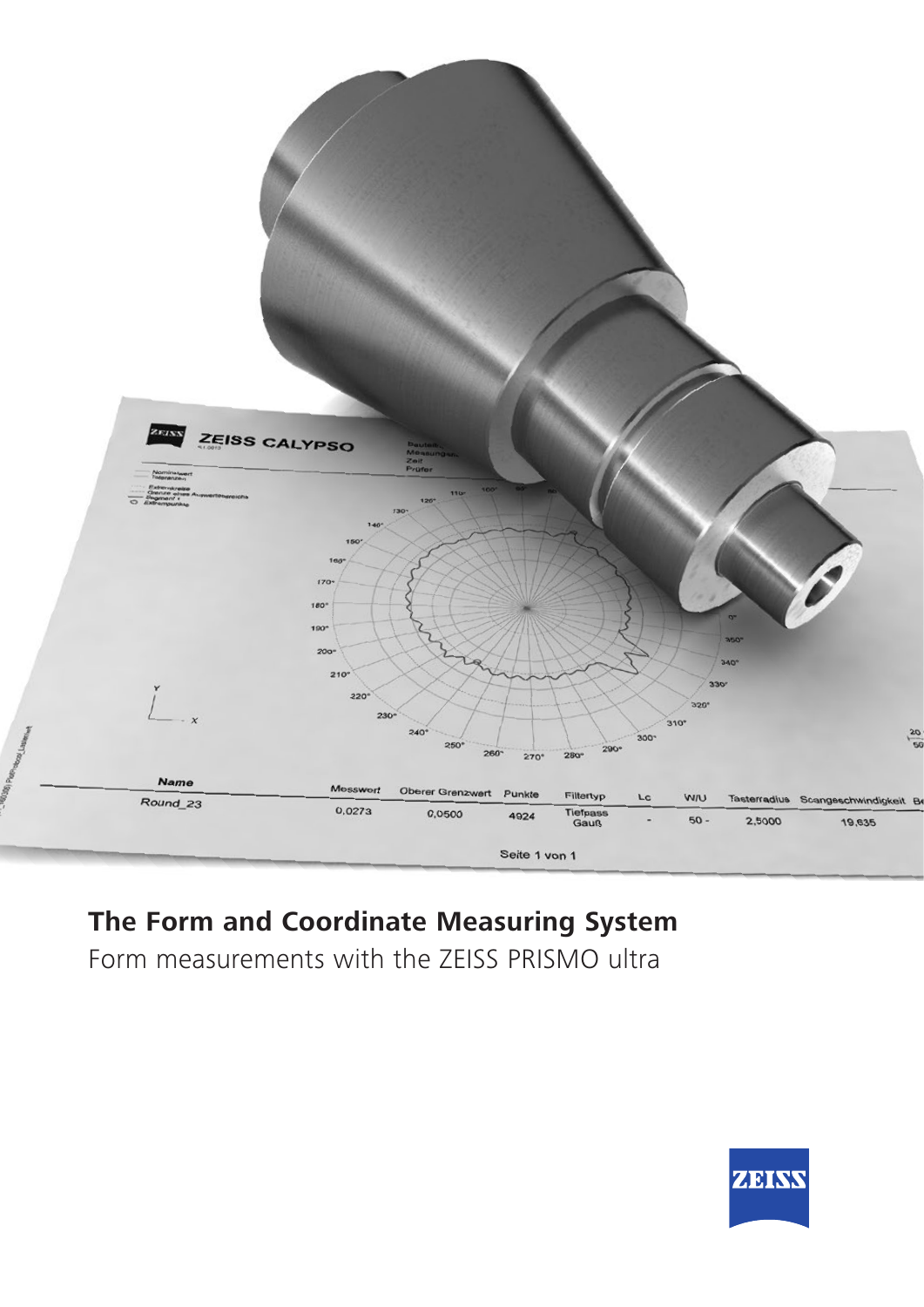# **Form measurements with the ZEISS PRISMO ultra**

Workpieces must no longer be inspected separately on a form tester for the serial inspection of form measurements. Your ZEISS PRISMO ultra form and coordinate measuring system does the job for you, reducing setup and throughput times and creating value.

The standards for component quality, dimensional stability and form accuracy continue to rise. In practice this means ever-tighter form tolerances are measured manually on a form tester while the dimension and position values are captured on coordinate measuring machines by using CNC runs.

The possibility of performing dimension, position and form measurements on one coordinate measuring machine offers a number of economic advantages by:

- **•** Reducing additional time and effort in the measuring lab (measuring machines, fixtures, setup time)
- **•** Reducing throughput times
- **Eliminating operator influence by reducing manual** measurements
- Increasing predictability and repeatability

With the form and coordinate measuring system from ZEISS, a coordinate measuring machine is available that performs two measuring jobs in a single measurement. This important step forward was made possible by combining the ZEISS PRISMO ultra coordinate measuring machine with the highly accurate RT-AB rotary table on air bearings and new correction methods.

# **Benefits of the form and coordinate measuring system**

- Capture the size, form and position in a fixture – all without operator influence
- **•** Automatically capture the installation position of the rotary table
- **Automatically capture the workpiece** alignment without time-consuming mechanical pre-alignment



*A comprehensive graphic results display: straightness of the surface lines on the cylinder surface*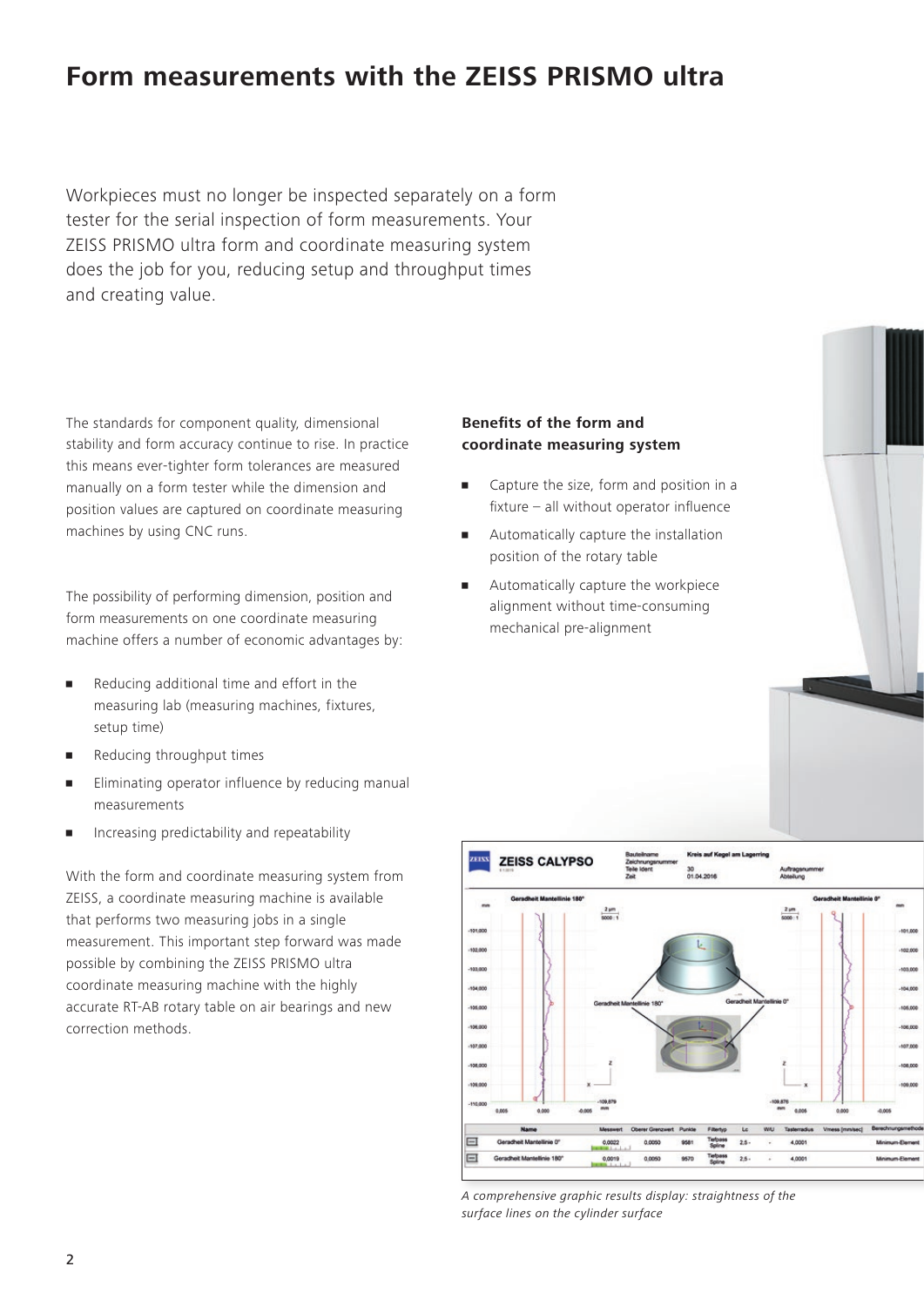



*A comprehensive graphic results display: roundness error of a cylinder surface*



*Statistic evaluations using PiWeb reporting plus (option in CALYPSO)* 

## **Form measuring package**

- **Example 25 PRISMO** ultra
- **EXECUSE CALYPSO measuring software**
- **RT-AB select rotary table**
- Stylus kit with diamond and diamond-coated styli
- Sample measurement plans with suitable layouts for reports and form plots